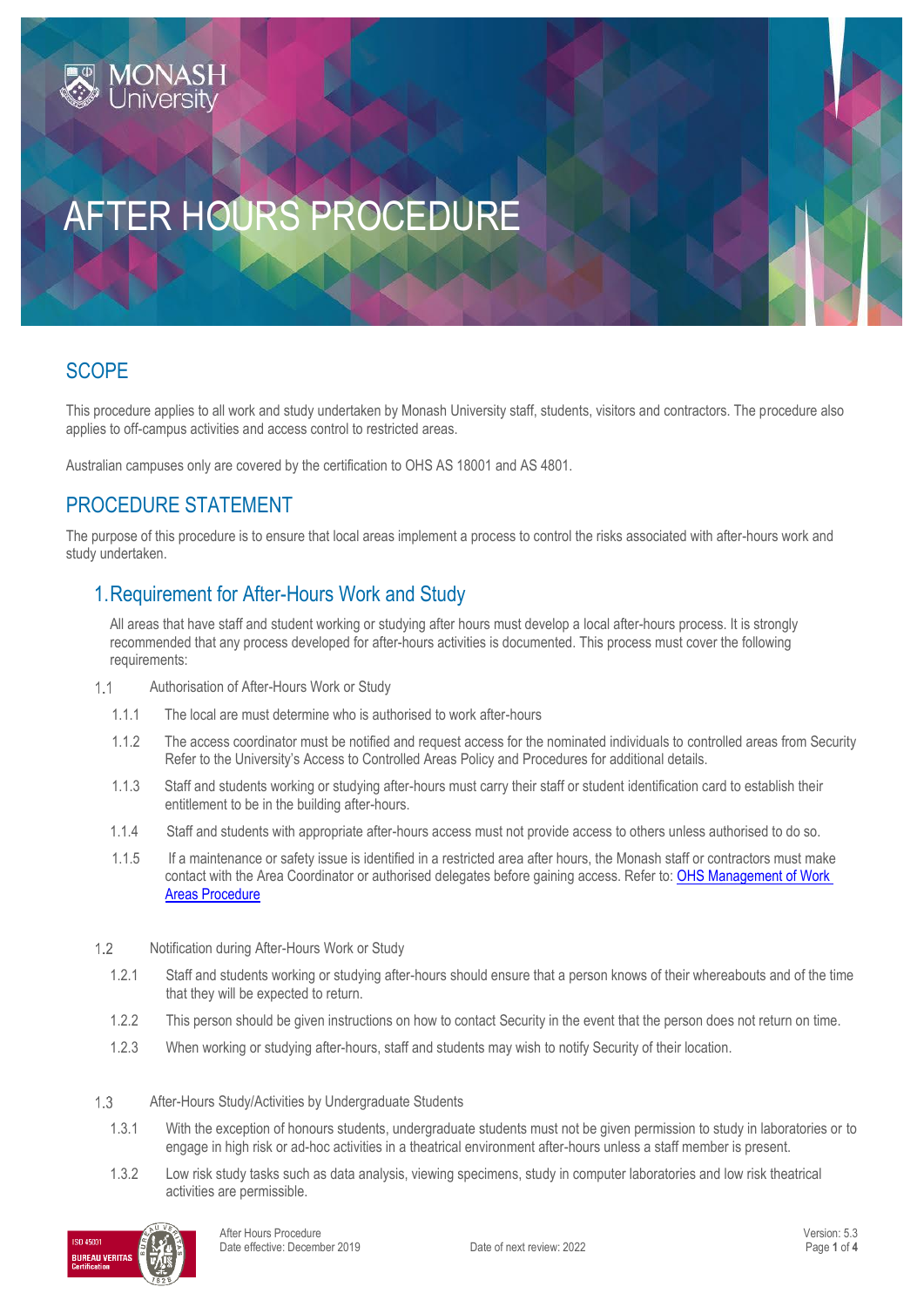#### $1.4$ Personal Security

 Further information about the Monash University security bus service and personal safety issues is available on the Security website.

### 2. Risk Management

- $2.1$ Risk Management for After-Hours Work and Study
	- 2.1.1 After hours considerations may be incorporated into the existing risk assessment, or a specific risk assessment can be generated that covers after-hours tasks for the area.
	- 2.1.2 Specific controls for the after-hours work must be determined and implemented.

#### $2.2$ Assessing After-Hours Activities

The following is a list of considerations for assessing after-hours activities:

- Number of staff working in the area;
- Other individuals that are present in the area;
- What process is in place for check-in'
- How is access to the area controlled; and
- Are there unattended experiments or processes.

### 3.Responsibility for Implementation

A comprehensive list of OHS responsibilities is provided in the document OHS Roles, [Responsibilities and Committees Procedure.](https://publicpolicydms.monash.edu/Monash/documents/1935644) summary of the specific responsibilities relevant to after-hours work or study is provided below.

 $3.1$ Head of Academic/Administartive Unit

> It is the responsibility of the head of the academic/administrative unit to ensure that satisfactory provisions for health and safety are made for after-hours work and study. To fulfil this responsibility they must:

- 3.1.1 Ensure that there is a local process in place to manage after-hours work and study for their academic/administrative unit; and
- 3.1.2 Provide information regarding after-hours work and study to the staff and students who work and study after-hours in the academic/administrative unit;

#### $3.2$ **Supervisors**

Supervisors of students and staff must ensure that:

- 3.2.1 Staff and students that they supervise are familiar with the local after hours process;
- 3.2.2 Risks associated with the after-hours work or study that they supervise are managed effectively; and
- 3.2.3 Staff and students they supervise, receive appropriate information, instruction and training necessary for them to undertake after-hours work and study safely.
- 3.3 Individuals (Staff, Students)

When working after hours each staff member and student at Monash University must:

- 3.3.1 Be familiar with the local after-hours process;
- 3.3.2 Comply with the local after-hours process; and
- 3.3.3 Comply with after-hours emergency procedures.

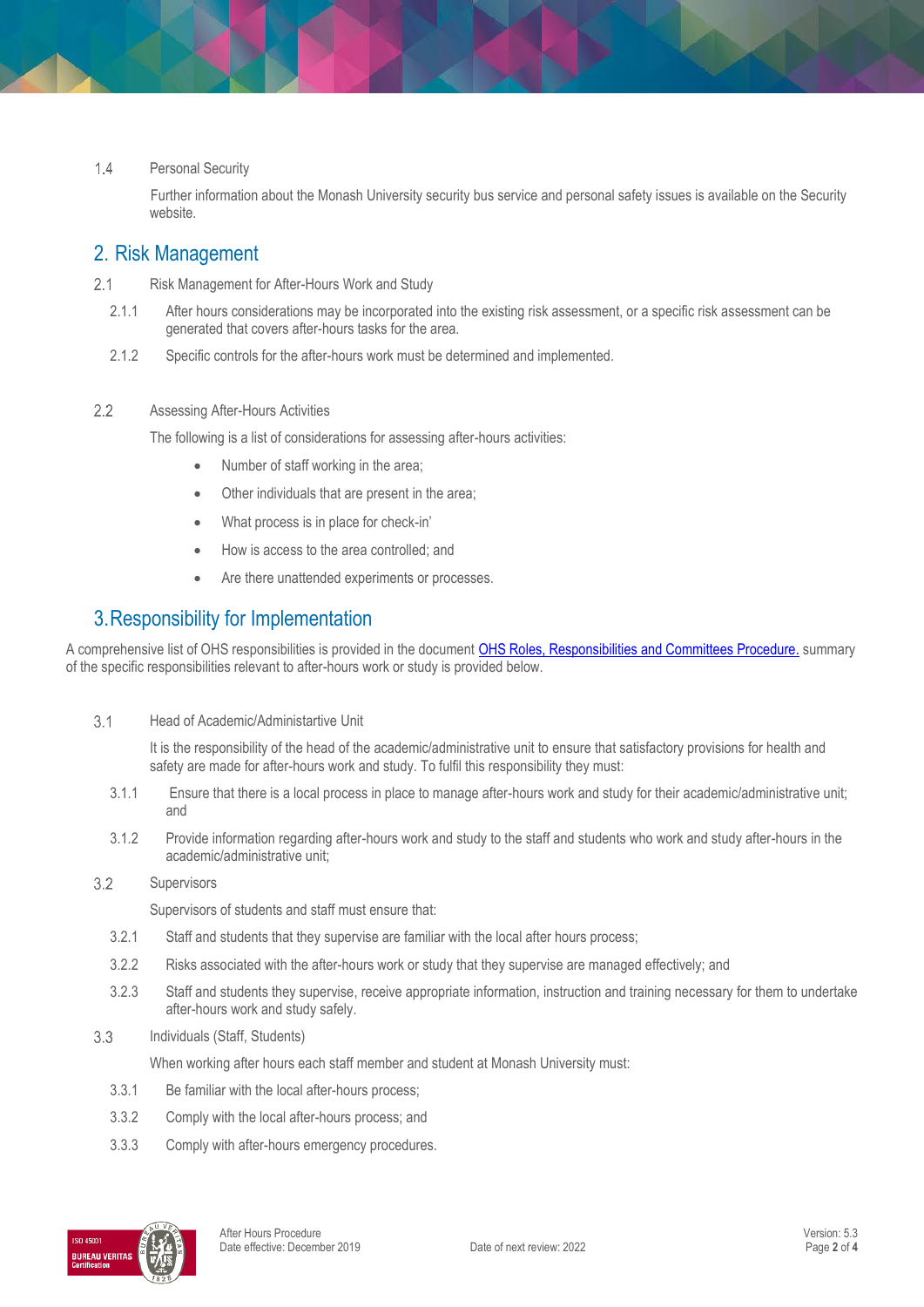# **DEFINITIONS**

A comprehensive list of definitions is provided in the **Definitions tool**. Definitions specific to this procedure are provided below.

| Key word                  | <b>Definition</b>                                                                                                                                                                      |
|---------------------------|----------------------------------------------------------------------------------------------------------------------------------------------------------------------------------------|
| <b>Access Coordinator</b> | An access coordinator is the authorised person that sends staff information to Security to update the<br>access profile on their staff card, which gives access to buildings or rooms. |
| After Hours               | After-hours is work or study undertaken outside the span of ordinary hours of duty as defined in the<br>current University's Enterprise Bargaining Agreement.                          |

## **GOVERNANCE**

| Parent policy                       | <b>OHS&amp;W Policy</b>                                                                                           |  |  |
|-------------------------------------|-------------------------------------------------------------------------------------------------------------------|--|--|
| <b>Supporting procedures</b>        | <b>Monash OHS Documents</b>                                                                                       |  |  |
|                                     | Development of Safe Work Instructions guidelines                                                                  |  |  |
|                                     | <b>Emergency Management Procedure</b>                                                                             |  |  |
|                                     | 333 Emergency Booklets (campus specific)                                                                          |  |  |
|                                     | <b>OHS Management of Work Areas Procedure</b>                                                                     |  |  |
| <b>Supporting schedules</b>         | N/A                                                                                                               |  |  |
| <b>Associated procedures</b>        | <b>Australian and International Standards</b>                                                                     |  |  |
|                                     | ISO 45001:2018 Occupational Health and Safety Management Systems<br>$\bullet$                                     |  |  |
|                                     | AS2243.4 (1998) Safety in laboratories, Part 4: Ionizing radiations                                               |  |  |
|                                     | AS 3745-2002 Emergency control organization and procedures for buildings, structures and<br>workplaces            |  |  |
|                                     | AS/NZS ISO 31000:2009 Risk management - Principals and guidelines                                                 |  |  |
|                                     | <b>Monash University Documents</b>                                                                                |  |  |
|                                     | <b>Access Control Procedure</b>                                                                                   |  |  |
| Legislation mandating<br>compliance | Occupational Health and Safety Act 2004 (Vic)                                                                     |  |  |
|                                     | Occupational Health & Safety Regulations 2017 (Vic)                                                               |  |  |
| Category                            | Operational                                                                                                       |  |  |
| Endorsement                         | Monash University OHS Committee                                                                                   |  |  |
|                                     | 12 November 2019                                                                                                  |  |  |
|                                     |                                                                                                                   |  |  |
| Approval                            | Office of the Chief Operating Officer & Senior Vice-President (a delegate of the President & Vice-<br>Chancellor) |  |  |
|                                     | 3 December 2019                                                                                                   |  |  |
| Procedure owner                     | Manager, OH&S                                                                                                     |  |  |
| Date effective                      | December 2019                                                                                                     |  |  |
| <b>Review date</b>                  | 2022                                                                                                              |  |  |